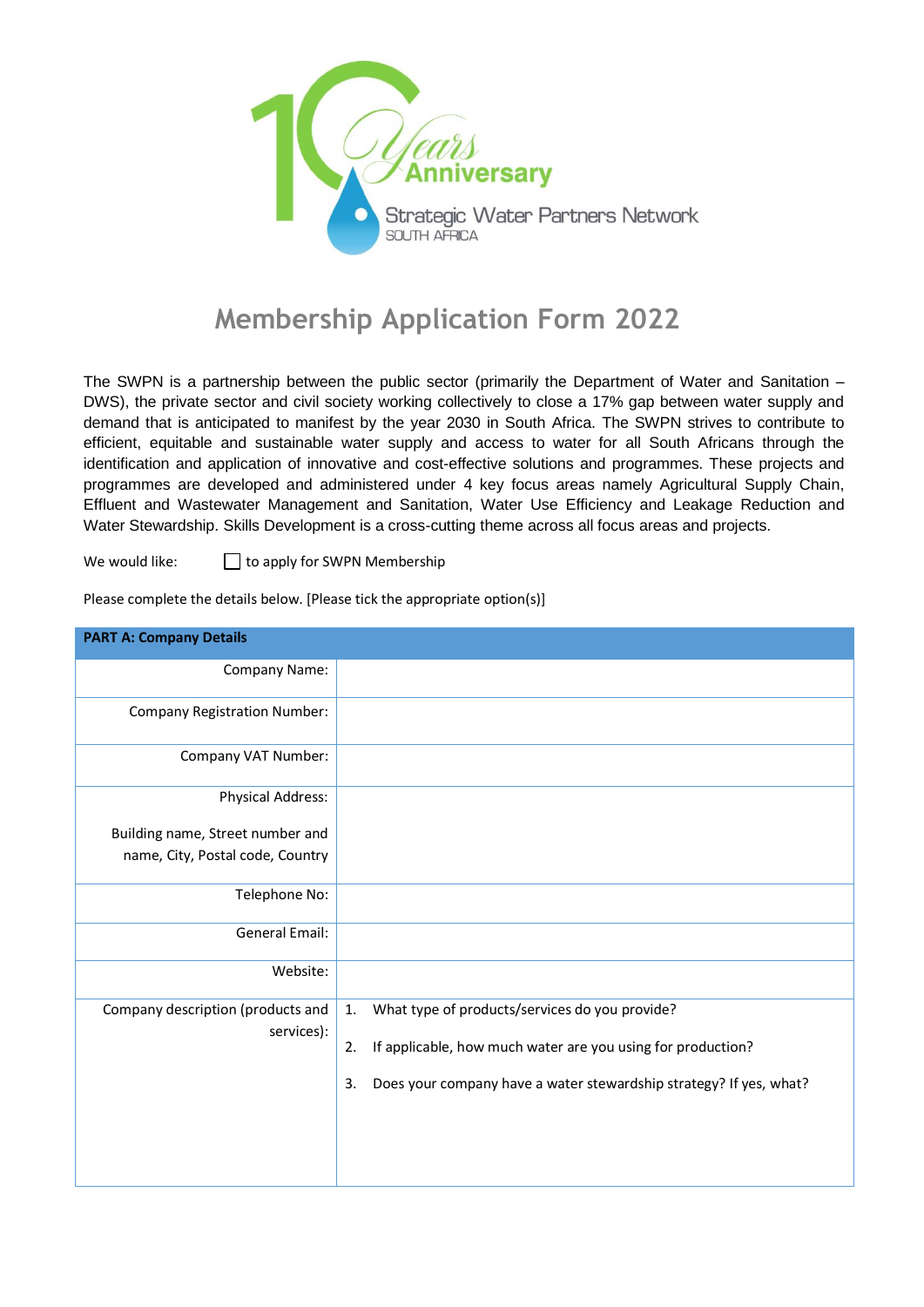

| Areas of Interest:                                                                              | <b>Effluent and Wastewater Management</b> | Water Use Efficiency and |  |  |  |
|-------------------------------------------------------------------------------------------------|-------------------------------------------|--------------------------|--|--|--|
|                                                                                                 | and Sanitation                            | Leakage Reduction        |  |  |  |
|                                                                                                 | Agricultural Supply Chain                 | Water Stewardship        |  |  |  |
| How, and In which areas could the Strategic Water Partners Network support your company?        |                                           |                          |  |  |  |
|                                                                                                 |                                           |                          |  |  |  |
|                                                                                                 |                                           |                          |  |  |  |
| Does your company currently contribute to closing the water gap? If yes, how?                   |                                           |                          |  |  |  |
|                                                                                                 |                                           |                          |  |  |  |
|                                                                                                 |                                           |                          |  |  |  |
|                                                                                                 |                                           |                          |  |  |  |
| Does your company have any projects that address water efficiency? If yes, please share details |                                           |                          |  |  |  |
|                                                                                                 |                                           |                          |  |  |  |
|                                                                                                 |                                           |                          |  |  |  |
| Is your company willing to share lessons learnt with the SWPN?                                  |                                           |                          |  |  |  |
|                                                                                                 |                                           |                          |  |  |  |
|                                                                                                 |                                           |                          |  |  |  |

| PART B: Key Contact People. (Please include the Accounts Department) |         |               |         |  |  |
|----------------------------------------------------------------------|---------|---------------|---------|--|--|
|                                                                      | Name(s) | Job Title(s): | E-mail: |  |  |
| 1                                                                    |         |               |         |  |  |
| $\overline{2}$                                                       |         |               |         |  |  |
| 3                                                                    |         |               |         |  |  |
| 4.                                                                   |         |               |         |  |  |

## **PART C: Membership**

Membership of the Strategic Water Partners Network is voluntary. Member financial contributions fund programme and project development and management; procurement and management of service providers (as appropriate), partnership events and communication and other Secretariat operations. Member annual contributions currently range from **R250 000 -R500 000**. Project implementation is financed separately.